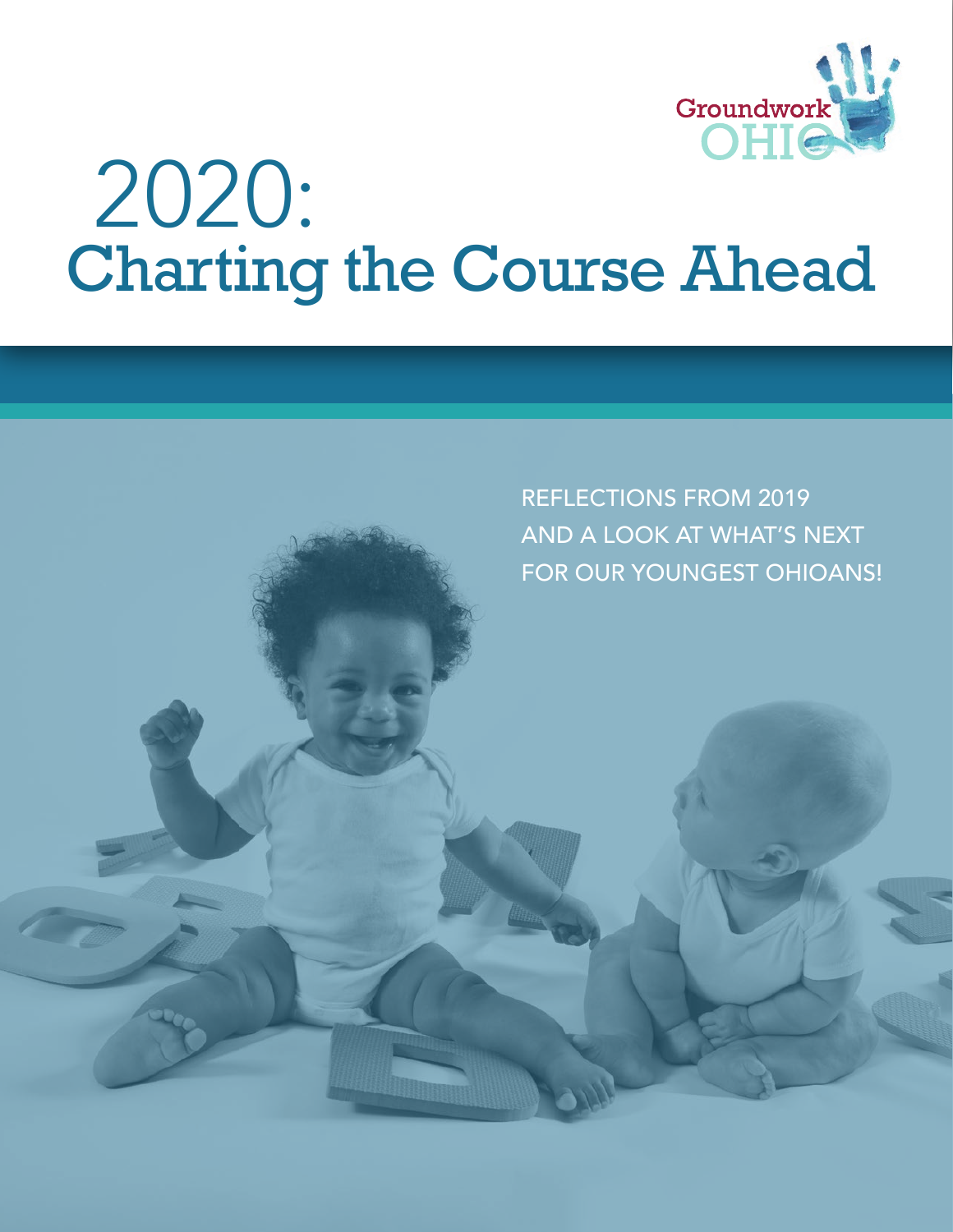# Charting the Course Ahead

#### *Dear Friends,*

As we begin this new decade, we are humbled by the exciting and important work that lies ahead of us in the coming months and years. In the past twelve months, we have grown (from a small staff of three to a mighty staff of five), moved (to our own office in Clintonville), strengthened our organizational sustainability, and expanded our reach to new stakeholders, partners, and champions for young children.

Last year was a year of exploring, strategizing, and preparing. Our team worked hard throughout 2019 to engage with key stakeholders, delve deeper into state and local data, explore opportunities that support the health and development of young children in Ohio and deliver on policies and investments that improve the lives of our youngest and most vulnerable Ohioans. This work has deepened our knowledge base, expanded our organization's reach and improved the lives of children across the state. Thank you for your ongoing support of our mission—without you, this work would not be possible.

Our collective effort and experience has allowed us to chart a strong course forward in 2020. We enter this year with bold goals, strong support, an incredible staff, and a renewed energy for our work. In the coming months, we will be expanding our engagement to more stakeholders than ever before, developing new and innovative research and resources to support our advocacy, and advancing strong policies to transform outcomes for Ohio's youngest children.

As we've strategized around the exciting work that lies ahead for Groundwork, a clear theme has emerged for 2020: ENGAGE. Ohio is at a unique moment in time to make significant progress for young children in the coming year and, with your engagement, we can provide young children with the strong voice required to transform our early childhood system and better meet the needs of children, families and communities.

There will be countless opportunities to ENGAGE with us, whether at the Statehouse, in your community, or from the comfort of your office or home.

**Stay up to date on how you can take action:**

Click "Join Our Mailing List"  $\blacksquare$ (at the footer of *[GroundworkOhio.org](https://www.GroundworkOhio.org)*)

Follow us on Twitter, Facebook, Instagram and LinkedIn *@GroundworkOhio*.

We have BIG plans for our littlest Ohioans in 2020, and we look forward to continuing our work with you over the next year to create a brighter future for children, families, and the Great State of Ohio. But before we do, please join us in reflecting upon what an incredible year for young children we have enjoyed in 2019!



*Warm personal regards,* Manner Jones

**Shannon Jones** *Executive Director, Groundwork Ohio*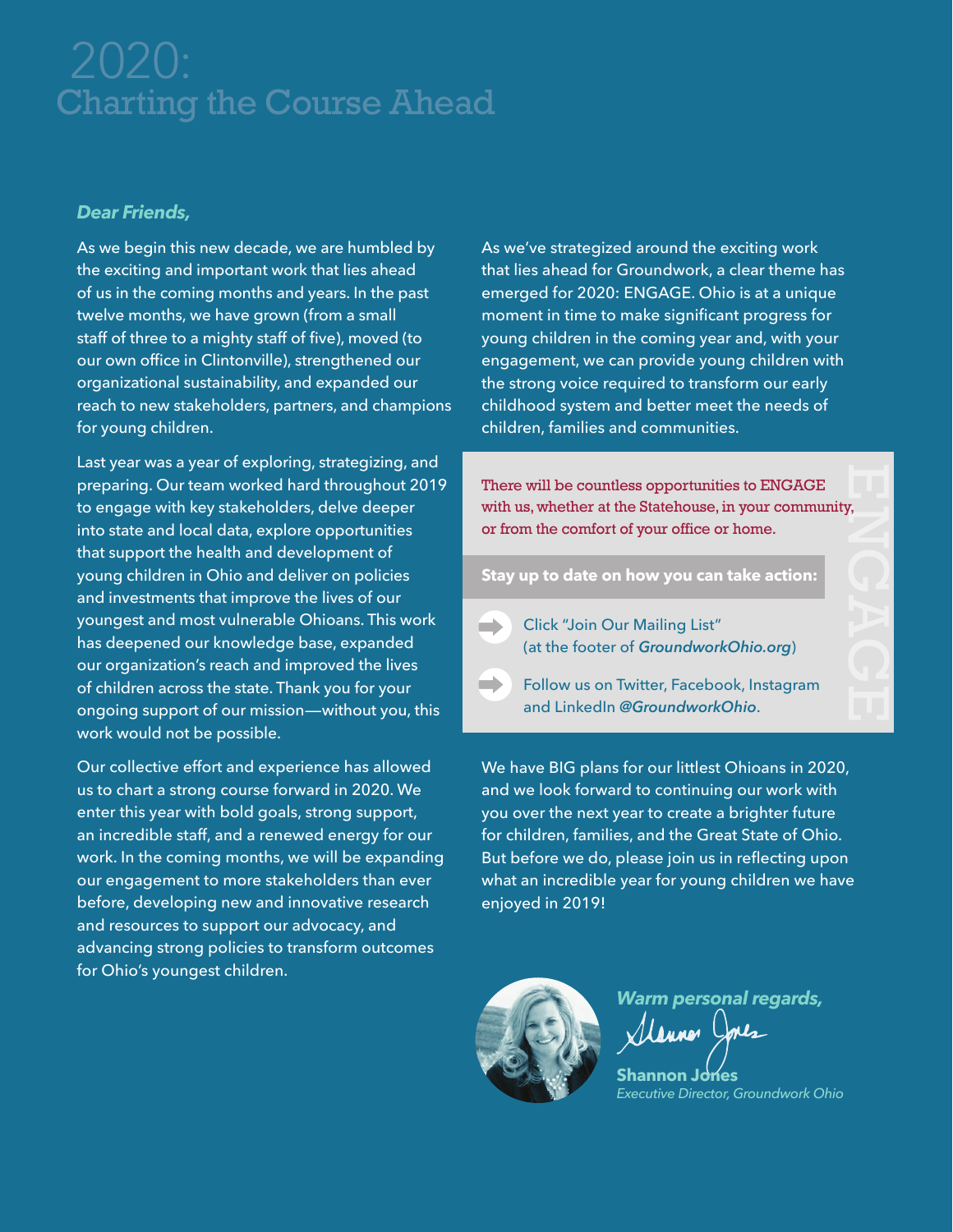## Our Work



## MISSION

**To champion high-quality early learning and healthy development strategies from the prenatal period to age five, that lay a strong foundation for Ohio kids, families and communities.**

## VISION

**To make Ohio the best place to be a young child so that all children have the opportunity to reach their full potential.**

## GUIDING PRINCIPLES

**Starting Early:** The basic principles of neuroscience demonstrate that early preventive intervention is more efficient and produce more favorable outcomes than remediation later in life. As we advance early learning and healthy development strategies to support all young children, we have to ensure that they reflect brain science by meeting the unique needs of children age birth through three years old.

**Systems Framework:** We approach this work from a systems perspective, recognizing the whole child, to promote alignment and avoid the creation of or deepening of silos and gaps among the many resources, programs, services and funding streams that young children and their families require.

**Equity:** All children deserve the chance to learn, grow, and reach their full potential but not all children have access to the same quality environments and interventions. Race, geography, age, gender, and physical and intellectual ability play a determinative role in the gaps that emerge early and persist throughout the lifespan.

**Research-Informed & Data-Driven:** We use data to determine needs, measure outcomes, and evaluate impact to ensure programs and systems are best supporting children and families.

**Targeted Investments:** We prioritize public investments that have proven outcomes for children and offer a high return on taxpayer dollars.

**Continuum of Support:** We understand that early childhood interventions are the foundation of a strong continuum of services for at-risk kids that support healthy development and learning throughout childhood and beyond.

**Collaboration:** The State of Ohio has a vision for young children in Ohio and we will promote a shared vision when possible.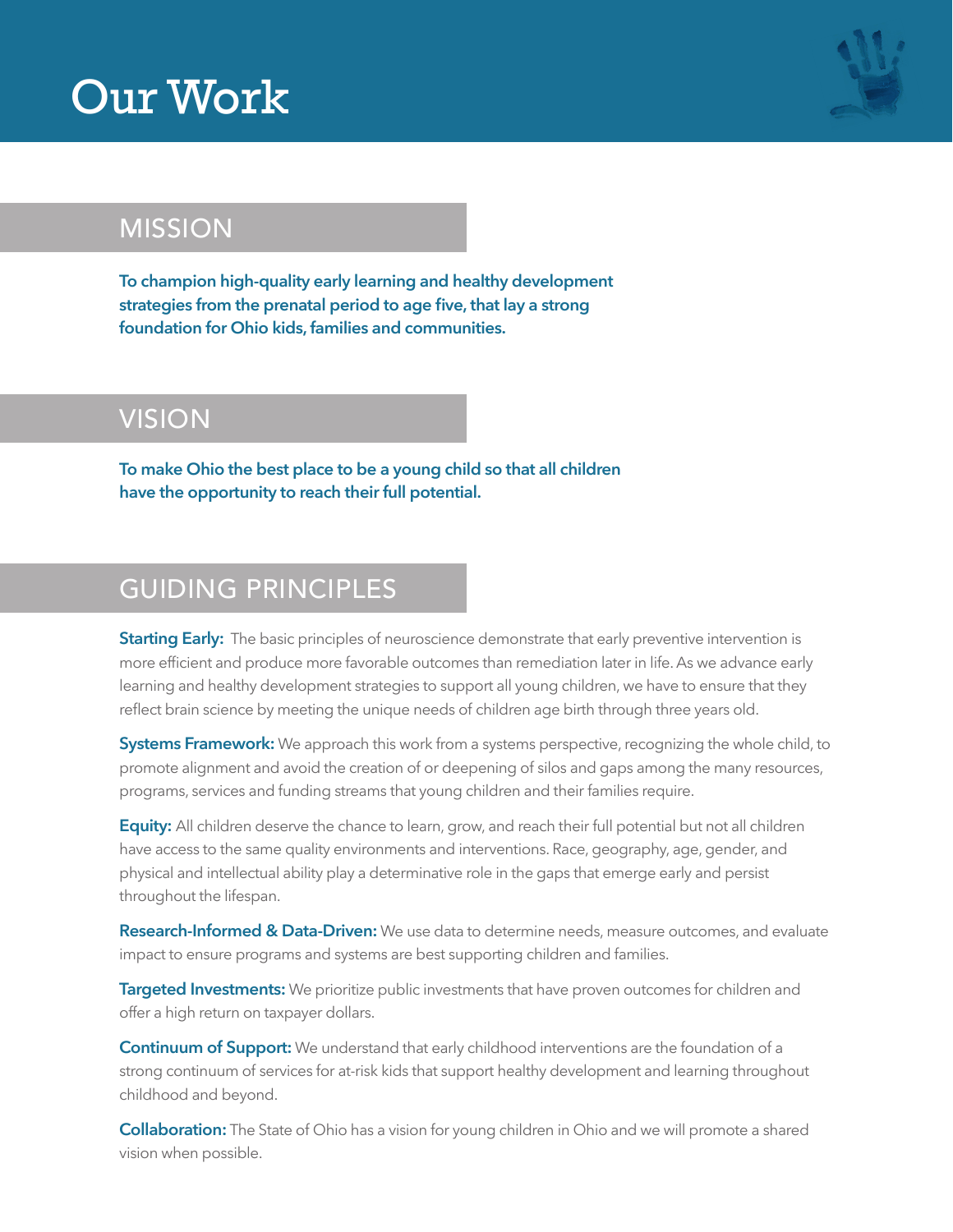## **OUR POLICY PRIORITIES**



Children who are born healthy, grow and develop in healthy environments, and have access to quality healthcare services have better physical, emotional, and mental health throughout their lives.

#### *Groundwork supports the healthy development of young children through policies and practices that:*

- Increase access to high-quality prenatal care.
- Expand coverage and access to highquality healthcare through Medicaid and CHIP programs for young children and their families.
- Support early identification and treatment for young children faced with developmental delays (timely developmental screenings and early interventions).
- Reduce incidences of adverse childhood experiences (ACEs) and trauma and increase access to programs that build resilience and mitigate its impact.
- Protect young children from lead hazards where they live and learn.

#### **Quality Early Learning**

The early years of development lay the foundation for all learning that happens later in life. When children have access to high-quality learning experiences in the earliest years, they have better long-term health, education, and economic outcomes.

#### *Groundwork supports quality early learning through policies and practices that:*

- Increase access to voluntary, evidence-based home visiting services and Early Head Start.
- Expand access to high-quality publicly funded child care by increasing eligibility to 200% of the federal poverty level and supporting programs to become highly rated in Ohio's *Step Up to Quality* system.
- Expand access to high-quality preschool and Head Start programs.
- Support a quality early education workforce that is highly qualified and well compensated.



### **Empowered Families**

Families are the first and most important teachers and caregivers. A family's economic and environmental stability plays a critical role in a child's early development. When families have the resources and support to provide adequate care and enrichment during the earliest years, children can grow and thrive.

#### *Groundwork supports empowered families through policies and practices that:*

- Increase access to parenting and family support systems designed to prevent and treat behavioral and emotional problems in young children so that they can grow in their families, schools, and communities.
- Stabilize families so there are fewer young children engaged in the child welfare system and ensure young children in state custody, living in foster or kinship placements, experience a continuum of care and supported transitions.
- Foster economic stability for families with young children.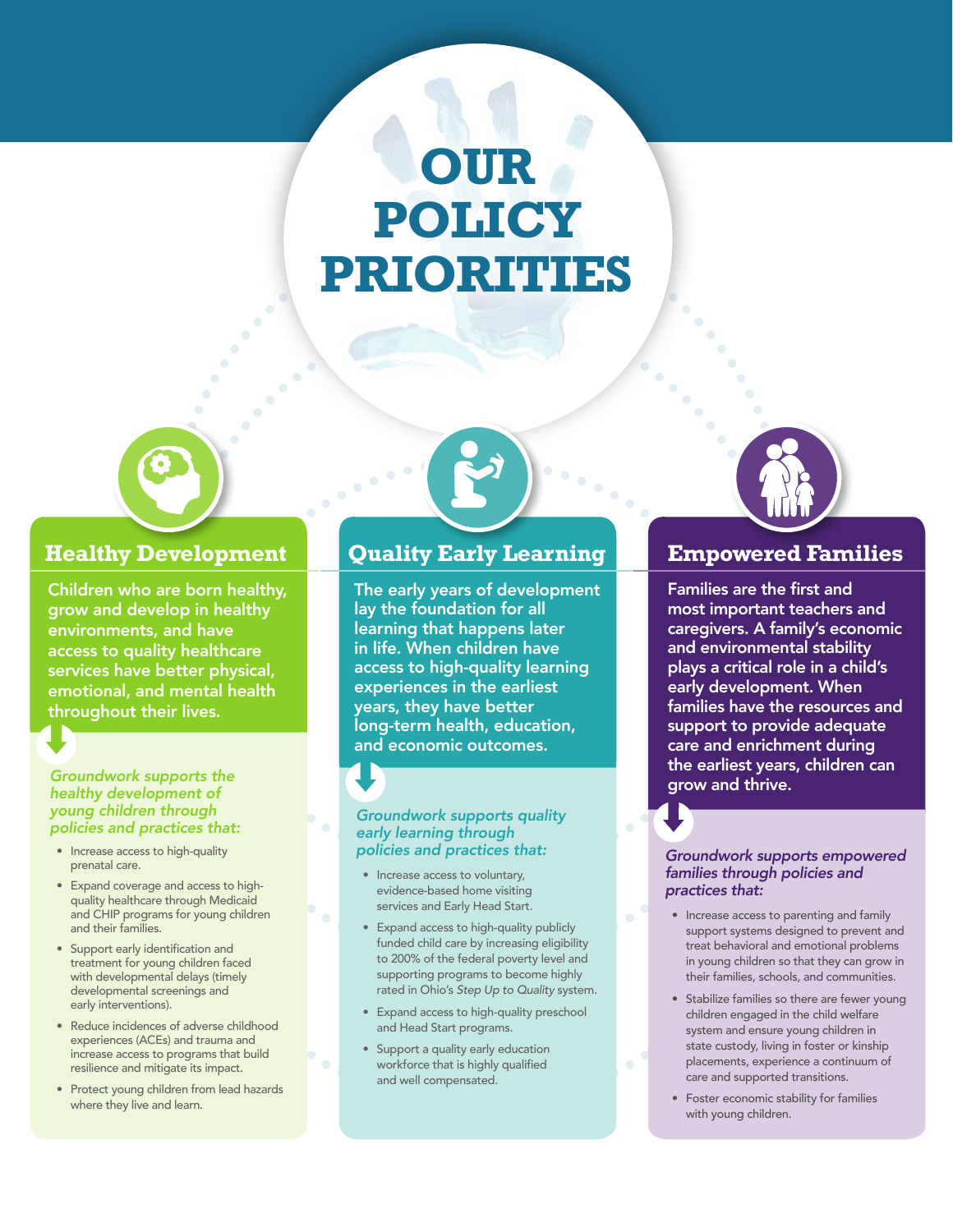

## CELEBRATING 2019 WINS FOR OUR YOUNGEST OHIOANS

The 2019 state budget process had an unprecedented focus on investing in Ohio's youngest children. With strong bipartisan support in both the House and Senate and close cooperation between the Administration and General Assembly, the FY 20-21 includes a number of new investments to support quality early learning and healthy development for 0-5 year olds in Ohio.

#### **Child Care/Preschool**

Invests the additional \$198 million from the federal Child Care Development Block Grant in increased rates for publicly funded child care providers, invests \$10 million new state GRF for Quality Infrastructure Grants in FY 20 to support efforts to meet the 2020 and 2025 Step Up to Quality mandates, and includes a "hold harmless" ensuring no child care provider would experience a rate cut when reimbursement rates were updated effective July 1, 2019 and protects providers from 13 rural counties who would have seen a rate cut.

#### **Home Visiting**

Invests an additional \$30 million state GRF in Help Me Grow (bringing the total biennial investment to \$70 million) to support Governor DeWine's goal of tripling the number of families served by evidence-based home visiting programs.

#### **Healthcare**

Creates an enhanced primary care model (CPC for Kids) that supports improved health outcomes for children, a new care model that provides treatment to women with opiate use disorder and babies with neonatal abstinence syndrome in the same place at the same time, and extends Medicaid coverage for 12 months after delivery for new mothers.

#### **Early Literacy**

Invests \$5 million to create the Ohio Governor's Imagination Library, which will support child literacy efforts in the state.

#### **Housing**

Invests \$5 million over the biennium in stable housing, including recovery housing, for youth and pregnant women.

#### **Part C Early Intervention**

Invests nearly \$25 million additional state funds over the biennium in Part C Early Intervention, much of which will support the new automatic eligibility for children who have tested positive for lead and babies with neonatal abstinence syndrome (effective July 1, 2019).

#### **Lead Abatement**

Leverages \$10 million in State Child Health Insurance Program dollars to fund investigations and abatement, creates a lead abatement tax credi,t and earmarks \$2 million of TANF funding over the biennium for the Lead-Safe Home Fund pilot program to support abatement efforts that prevent lead poisoning, which can be especially harmful to children during their early years of development.

#### **Children Services**

Increases support for children services including the Governor's and House's increased appropriations for county children services agencies and the Senate-restored set-aside for the kinship caregiver program to support children in PCSA custody, about 39% of which are under age 5.

#### **Census**

Develops a Complete Count Commission to be coordinated by the Ohio Development Services Agency and assist in the administration of the 2020 Census.

#### **Early Learning Pilot Program**

Invests \$2 million over the biennium in a pilot program targeted in rural communities to increase quality child care and enhance early learning.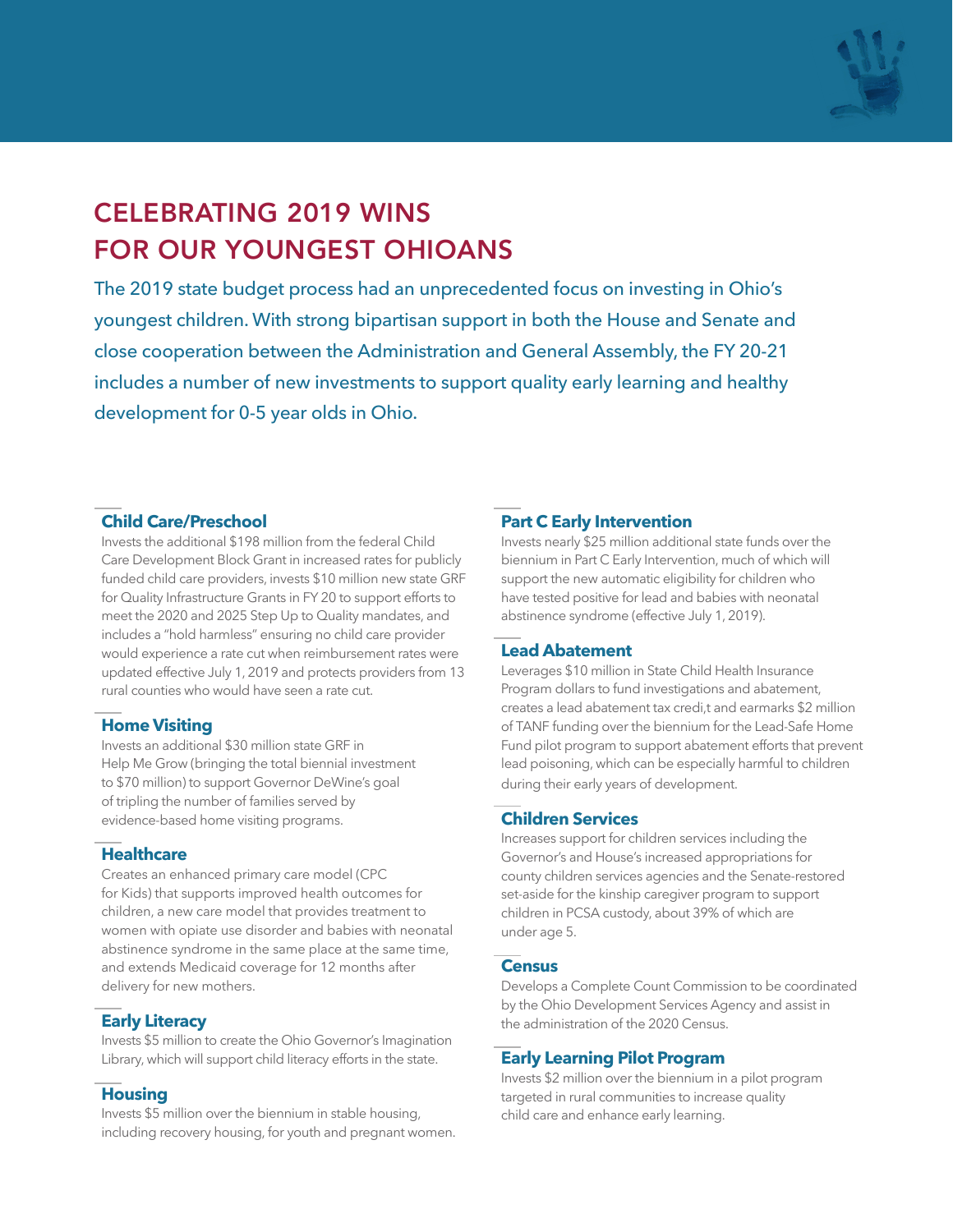## 2019 in Review



### BIG STEPS FORWARD FOR OUR YOUNGEST OHIOANS IN 2019

Over the past year, Groundwork has worked tirelessly to advance policies, conversations, and engagement opportunities that support the early learning and healthy development of Ohio's youngest and most vulnerable children. With your support, Groundwork…

## SUPPORTED NEW INVESTMENTS IN YOUNG CHILDREN

Groundwork played a key role in sustaining and securing a number of new investments in the health and development of young children during the FY20-21 budget process—including investments in evidence-based home visiting, child care quality infrastructure grants, Part-C Early Intervention, the Ohio Governor's Imagination Library, and more.

**49 TESTIMONIES given by Groundwork Ohio staff & stakeholders**

**3,458 POSTCARDS DELIVERED to policymakers** 

## ADVANCED EARLY CHILDHOOD EQUITY

Continuing our groundbreaking work from 2018's *Early Childhood Race & Rural Equity Report*, Groundwork has further advanced conversations across the state about the importance of working toward equitable outcomes for Ohio's youngest children.

**Over the past 12 months, Groundwork facilitated:**

**13 EQUITY-FOCUSED EVENTS in 8 different regions throughout Ohio**

**Engagement of nearly 900 OHIOANS in conversations around** 

**early childhood equity**

## DEEPENED RELATIONSHIPS WITH POLICYMAKERS

Groundwork spent the past year deepening relationships with the individuals our state has charged with making big decisions about the support and funding of Ohio's child-serving systems. Groundwork staff engaged members of local government, the legislature, and the administration in state and national convenings to strategize around opportunities to support kids in the earliest years.

**In 2019, Groundwork staff:**

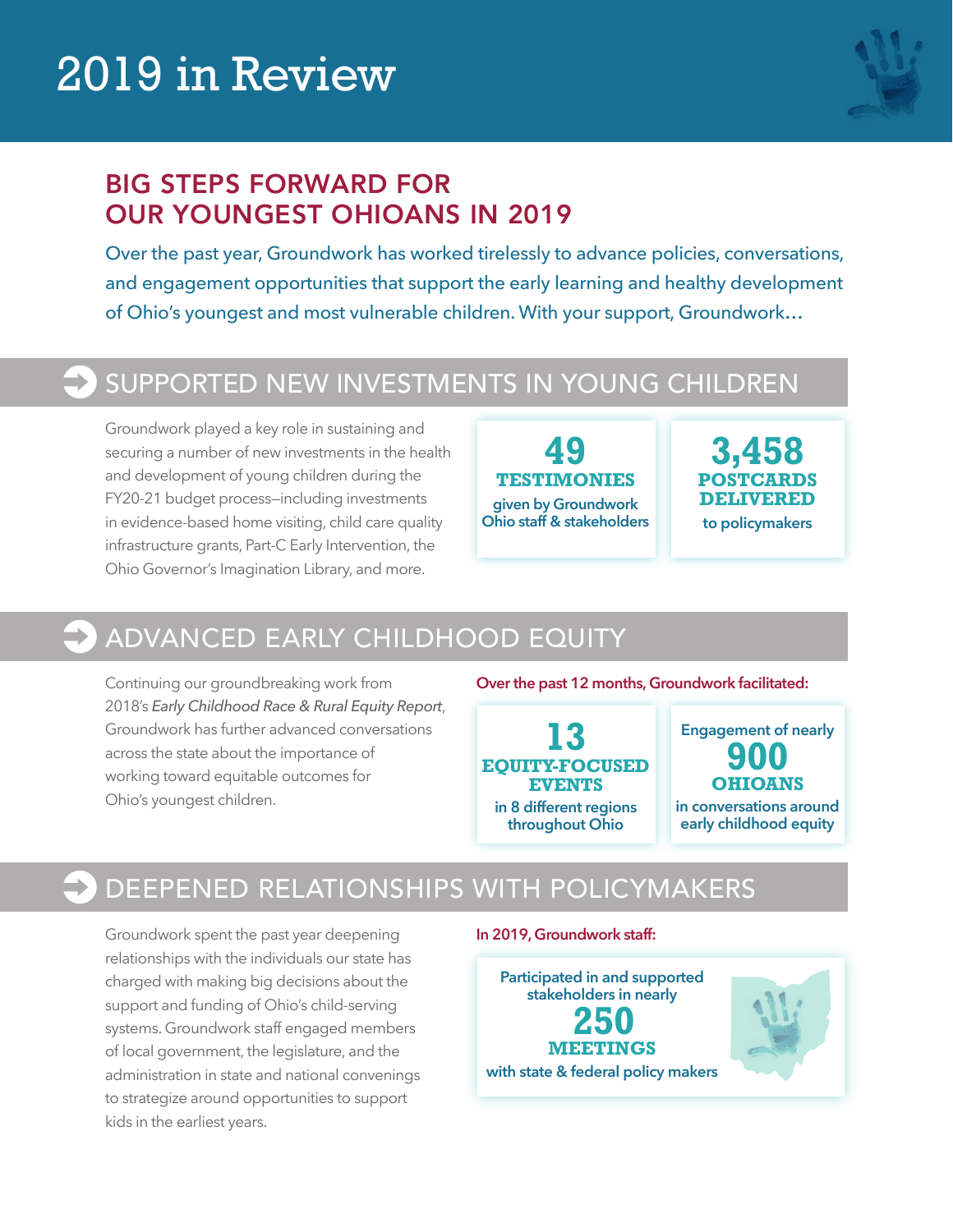

## MOBILIZED PASSIONATE STAKEHOLDERS

Throughout 2019, Groundwork engaged and mobilized stakeholders from every corner of the state through more than 30 presentations and trainings, with nearly 300 attendees at the *Laying the Groundwork Summit*, and through our interactive advocacy toolkit.

**30 PRESENTATIONS & TRAININGS to Ohio stakeholders** 

**300 ATTENDEES at our Summit event**

## DISSEMINATED RESEARCH & EDUCATIONAL RESOURCES

Groundwork has continued to create and disseminate high-quality resources to help educate key decisionmakers about the need to invest in quality early learning and health and to support advocates around Ohio. Our 2019 resource development included the *Advancing Early Childhood Mental Health through Evidence-Based Home Visiting* report, public responses to state and federal requests for comment, and several new fact sheets.



## AMPLIFIED OUR MESSAGE

During the past year, Groundwork has further amplified our strong message for quality early learning and health in Ohio. Our efforts were featured in 33 news articles, our social media reach expanded by 43 percent with 781,821 impressions, and our newsletter audience increased by 152%.

**Social Media reach expanded by 43% { 781,821 IMPRESSIONS }**

**Featured in 33 NEWS ARTICLESAkron Beacon Journal** 



Beacon Journal/Ohio.com editorial board: **Openings for early education** 

**The Columbus Dispatch** 

Early intervention crucial for babies born to mothers who abuse drugs By Rita Price<br>The Columbus



Inside the Cuyahoga County Early Childhood Equity Forum-and why it matters so much